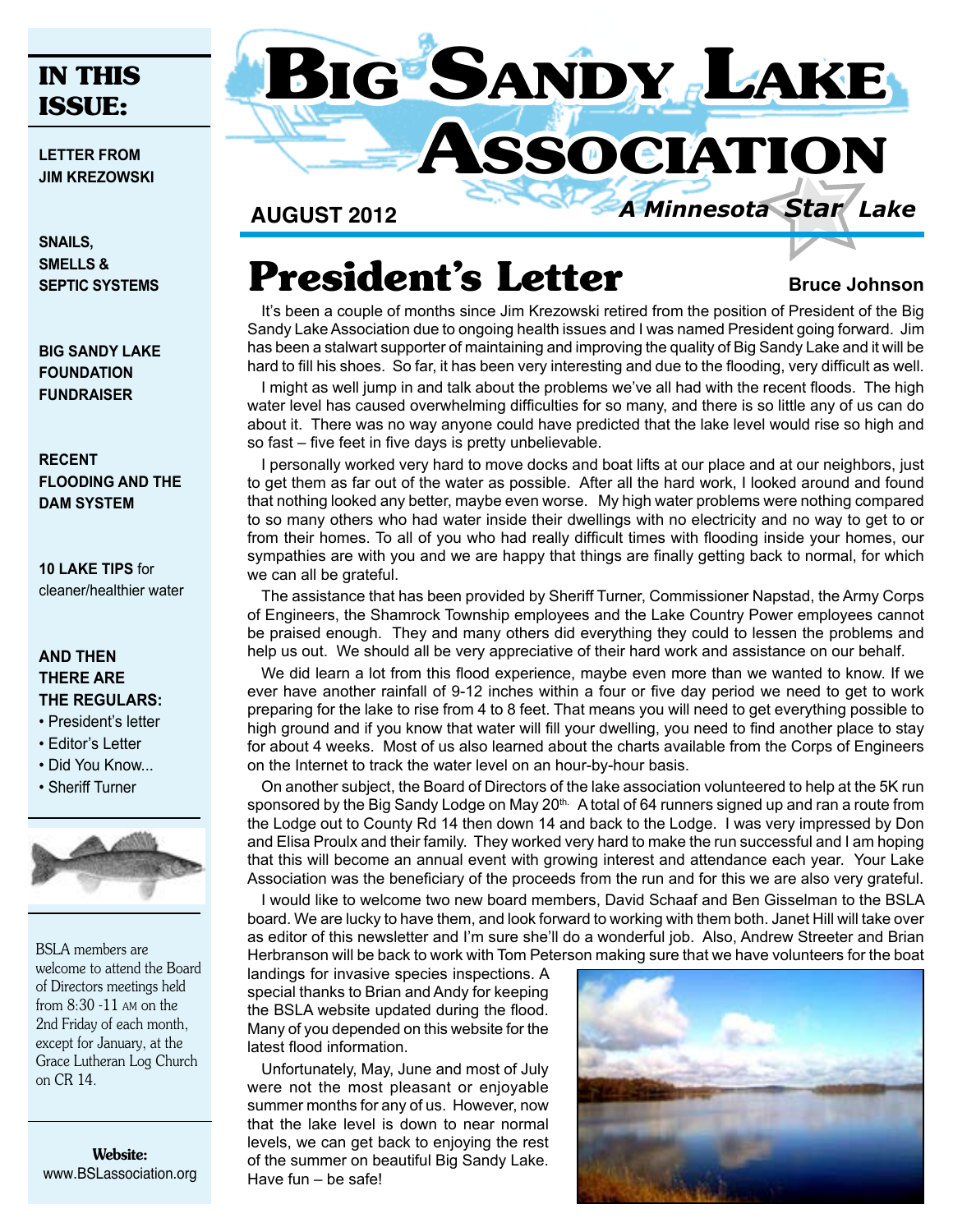## **Letter from the Editor... Janet Hill, Editor, BSLA Newsletter**

Each summer the Big Sandy Lake Association board rearranges itself, and this time I ended up as editor of the newsletter -- a job I'm happy to take on. We all learned this summer how vital it is for Big Sandy property owners to have a way to communicate with each other. The BSLA provides it, through this newsletter and our website at bslassociation.org. Your constructive input is important, so please email or call me with any suggestions on what kind of information you'd like to see.

A few flood-related items to pass along: If you are elderly or disabled and need help with flood cleanup, or if you are willing to volunteer to help with cleanup efforts, please contact the Aitkin County CARE office at 218-927-1383. Volunteers are needed!

Sheriff Turner and his staff have helpfully set up a "lost and found" service for items washed up on shorelines. If you have lost an item, or found one, please call the Sheriff's office at 218-927-2138 and leave a description. They'll try to match things up the best they can.

If you have other questions about flood-related issues, you can call the Aitkin County Sheriff's Office at 888-900-2138 or 927-7400. Or, visit the county website (www.co.aitkin.mn.us), which is the go-to place for up-to-date emergency information.

John Sturner reports that the BSLA, MNDot, and the Star Lakes Board worked out the final details in our long Star Lake process. When you are driving around the area, take a look at the Star Lake sign attached to the Big Sandy Lake sign on Highway 65, near the Big Sand Bar.

The fight against aquatic invasive species -- especially zebra mussels -- is an ongoing priority of the BSLA. Please volunteer to help spread the word. Just four hours a month at a public boat landing is all we ask to help in the effort to keep Big Sandy Lake clean, and we will provide the training and information you need. To volunteer, call Tom Peterson at 218-426-3976. Thank you!

## **Past President... Jim Krezowski, Recent President of the BSLA Board**

*I would like to welcome our newly elected and returning BSLA board members and commend them for their willingness to serve our lake property owners. Welcome to Bruce Johnson, our new president. I wish you a prosperous and happy experience.* 

*Thank you all for working with me the last four years. I feel we have enjoyed many experiences and have learned a lot together. I apologize for not being able to attend as many meetings this past year and hope to see you as soon as we can travel back to Minnesota.* 

*I miss Big Sandy. After all, it is still the Number One lake in our beautiful state.* 

| <b>BSLA BOARD OF DIRECTORS</b>   |                           |                                |              |                          |
|----------------------------------|---------------------------|--------------------------------|--------------|--------------------------|
| Name<br><b>Phone</b>             | Email                     | Name                           | Phone        | <b>Email</b>             |
| Bruce Johnson, Pres 426-5221     | bwj4@comcast.net          | Jim Krezowski 612-991-1375     |              | krezco@frontiernet.net   |
| John Sturner, V. Pres 426-5436   | johnsturner@comcast.net   |                                |              | jppilney@aol.com         |
| Brian Herbranson, Treas 426-4565 | brianherbranson@gmail.com |                                |              | wreed4318@yahoo.com      |
| Karen Trembley, Sec 426-4421     | JTrem18109@aol.com        | David Schaaf426-3252 or        |              | daviddschaaf@live.com    |
| Vern Awes 426-4170               | vawes@frontiernet.net     |                                | 612-384-2734 |                          |
| Ben Gisselman  612-987-17701     | bwi4@comcast.net          | Andy Streeter  218-341-6864    |              | ajs2186@yahoo.com        |
|                                  | ippilney@aol.com          | Mickey Utech 426-3834          |              | mickeyute@aol.com        |
| John Gornick  426-5607           |                           | Jim Carlson, Liaison  426-4256 |              | carlsona@frontiernet.net |
|                                  | ianet.hill@rocketmail.com | Bob Greifzu, Liaison  426-4055 |              | mcragbag@hotmail.com     |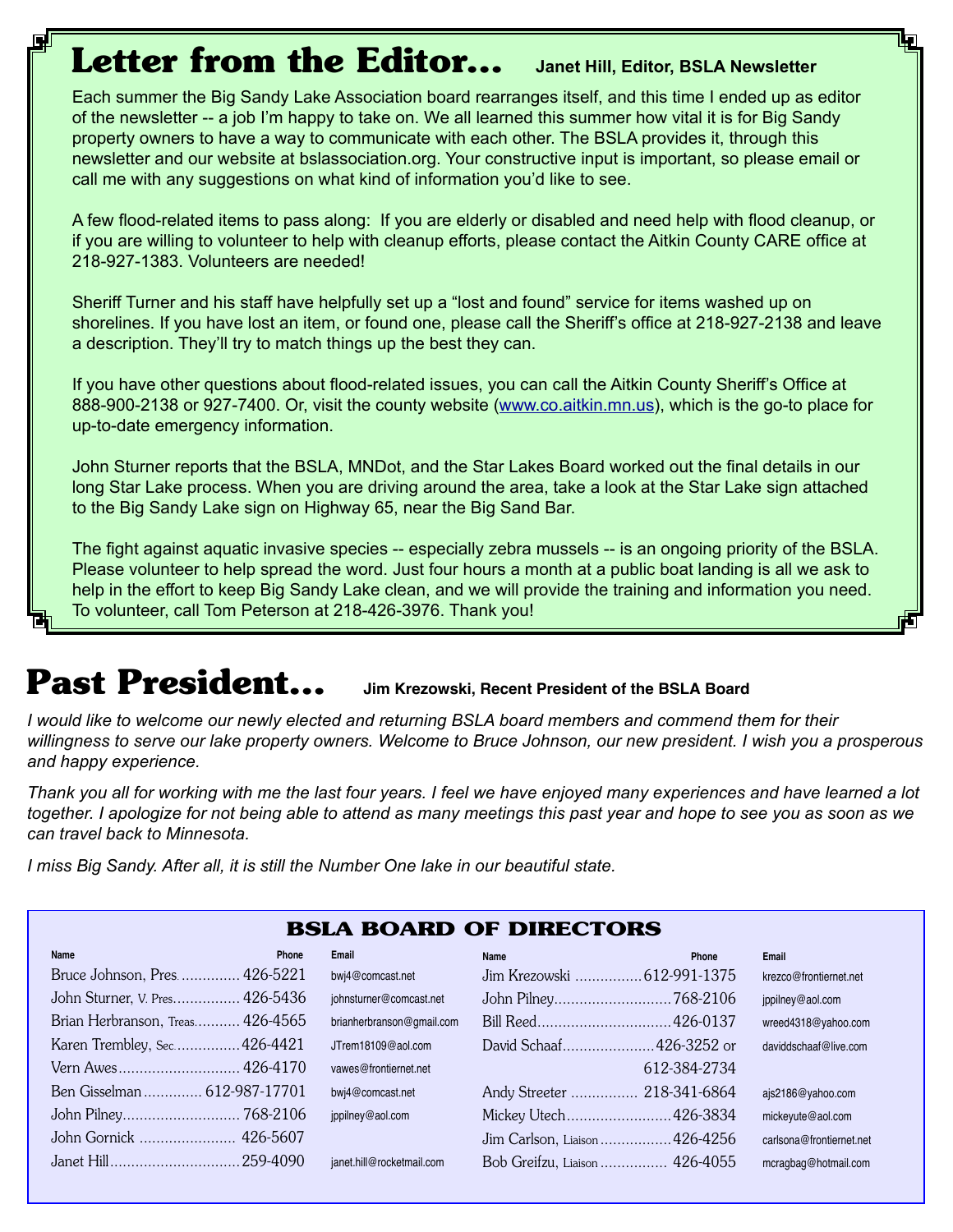# **Snails, Smells and SEPTIC SYSTEMS** By Vern Awes

We all learned more than we wanted to know about snails and smells this summer. The snails will eventually be raked up and hauled away. The smells will dissipate as the wet ground dries and the drywall and carpeting are removed. The question remains: What about the septic systems? We have all heard the stories of overflowing systems and raw sewage contaminating the flood waters.

There are two basic types of septic systems used in our area. First is the holding tank which is pumped depending on usage. Second is the drain field system which often incorporates a mound in order to provide sufficient elevation. Either system may have been compromised if the flood waters cover them.

Several things should be understood about septic systems during and after being covered by flood waters.

- $\sim$  Do not use the system when it is covered with water.
- $\sim$  Turn off electrical power to the system as well as water softeners.
- $\sim$  Holding tanks most likely have been filled with flood water. Further usage can force waste water out of the tank contaminating the surrounding area.
- $\sim$  Holding tanks should be pumped after the flood, but not until the water level in the soil is below the tank. Pumping too early can cause the tank walls to collapse or the tank can be forced upward and out of the ground.
- $\sim$  In the case of drain fields with or without mounds, electric power and water softeners should be turned off.
- $\sim$  The system should not be used until the soil has adequately dried in order to allow the sewage to be absorbed.
- $\sim$  If sewage cannot be properly absorbed into the septic system's soil, it can back up into your plumbing, leach into surrounding soil, or actually surface and pool on the ground.
- ~ If flood waters have removed soil from drain fields and mounds they should be repaired.

In any of these situations the concern is that sewage may end up in the lake.

Please be sure that your system is working properly. You might consider having it inspected by a certified septic system professional. We must protect our lake from further contamination.





## **Big Sandy Lake Foundation Fundraiser**

Join us for hors d'oeuvres and drinks, and visit with your neighbors on Saturday, August 18, 2012, 2:00-4:30 p.m. at Libby Dam on Big Sandy Lake, where the topic will be, "What Happened on Big Sandy This Summer?" We will try to provide answers to your questions. Plus, you will be helping provide funds to support the mission of the Foundation to preserve and protect Big Sandy Lake and its environment.

> Fundraiser cost: \$100 minimum per Family (parents and dependent children) \$25 per Person for additional family members \$50 minimum for individuals attending alone

Questions?? Call Jim or Ann Carlson • 218-426-4256

*The Big Sandy Lake Foundation is a public charity under the federal tax law formed to provide long term support for activities to secure the protection and enhancement of the social and economic well being of the Big Sandy Community.*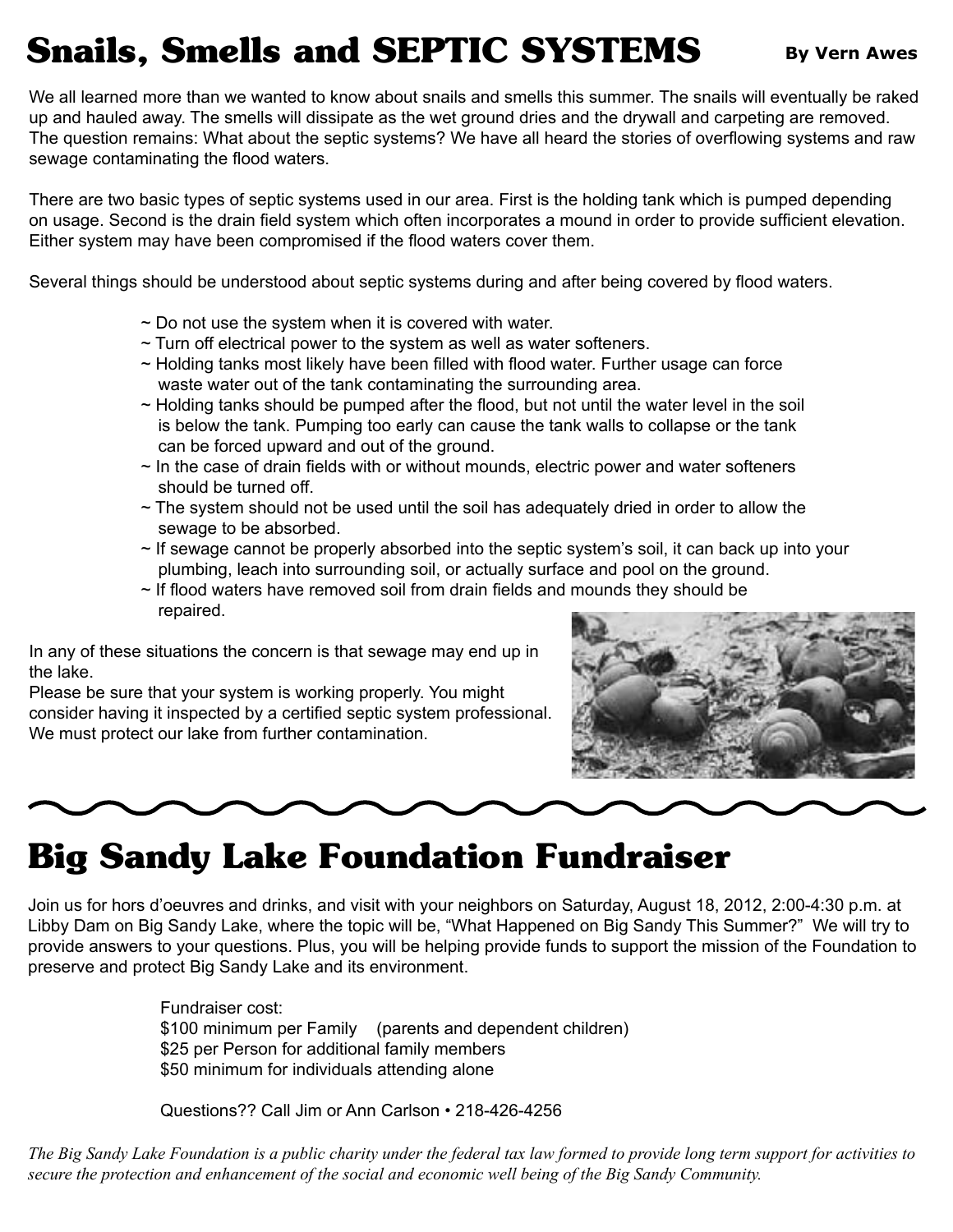# **Recent Flooding and The Dam System** By Ben Gisselman

There has been a fair amount of discussion and questions from members and lake residents regarding the role that the dam on Big Sandy (also known as the Libby dam) played in the flooding on Big Sandy and in ultimately drawing down the water back to more normal levels. To best understand the Big Sandy dam's role, it is first important to understand how the dam operates and also the system of dams upstream from us that also play a role.

Big Sandy Lake itself flows through the dam into a short segment of river that flows directly into the Mississippi just to the west of the lake. Big Sandy's dam is part of the Mississippi River Headwaters Federal Reservoir System in north-central Minnesota. The dams in this system are operated by the Unites States Army Corps of Engineers. The gates of the dam on Big Sandy can be lowered or raised to allow for more or less water flow from the lake into the Mississippi. This process is used to maintain normal water flow into the Mississippi, to drain off excess water in times of flooding, and to maintain adequate water level for recreation and lake quality to the best extent possible. To the north of Big Sandy, Leech Lake, Pokegama, and Winnibigoshish are three separate lakes that also flow into the Mississippi, and are also part of the Headwaters Federal Reservoir System. Each of these lakes has its own individual dam that can be lowered or raised to change the flow of water into the Mississippi for the same reasons as described above. The outflow of water from any of these other reservoirs does not directly impact the water level in Big Sandy, but it can impact the level of the water in the Mississippi which, in turn, affects the amount of water that can be released freely from Big Sandy. For example, during our flooding on Big Sandy this summer, there were times when as much water was being released by the Big Sandy dam as possible, but it could not freely leave the lake due to how high the water already was on the other side of the dam itself.

Our area experienced record rainfall in May which brought the lake level up to a total, as measured in feet above sea level at the Big Sandy dam, to about 1,219 feet as of June 4, 2012. Normal lake level or the normal "summer band" at this time is usually between approximately 1,216 and 1,216.5 feet. So at that time, the lake was between 2.5 to 3 feet above normal which was the initial flooding we experienced early this summer in late May/early June. It was at this time that the Aitkin County Board instituted a nowake zone for all of Big Sandy which would remain in effect until the lake level receded to an elevation of 1,217.5. As of June 4<sup>th</sup>, the Big Sandy dam was fully open allowing the maximum amount of water flow from the lake that the dam could allow. However, the amount of flow was restricted by the amount of water already present in the Mississippi. As of about June 20, 2012, the lake had receded back down to almost 1,217.5, when the lake again began to rise again due to significant recent rainfall at that time. Between June

 $17<sup>th</sup>$  and June  $24<sup>th</sup>$ , 8.8 inches of rain had fallen in the Big Sandy area. On June  $19-20<sup>th</sup>$  alone, 5.5 inches of rain fell. Because of this, from about June  $20<sup>th</sup>$  through June  $28<sup>th</sup>$ , the lake rose to 1,222.93 feet above sea level, which equates to approximately 6-6.5 feet above what would be within the normal range. The highest ever recorded lake level was 1,224.82 on May 19, 1950. As of the date this article was completed, July 26<sup>th</sup>, 2012, the lake level has receded to about 1,217.3 feet and the no-wake restriction has been removed.

I spoke recently with Brian Johnson who is a civil engineer with the US Corps of Engineers in Saint Paul. Part of his duties include regulating the reservoirs and dam operations in the headwaters of the Mississippi which includes Gull Lake, Cass Lake, Leech Lake, Winnibigoshish, Pokegama, and Big Sandy. We had a chance to discuss some potential concerns and questions that readers may have regarding the operating procedure used by the Corps during this recent time of significant flooding.

First, we talked about what was done specifically at the time that the lake again began to rise following the heavy June rainfalls. He explained that on or about June 20<sup>th</sup>, the water flow output at Pokegama, Leech Lake, and Winnibigoshish were brought to what would be referred to as their "minimum flow" in anticipation of the flooding on Big Sandy. I asked why the dams could not be closed entirely at those locations during that period of time and he explained that for one, there are federally mandated minimums that the Corps is required to follow; and two, that for wildlife, fisheries, and aquatic health reasons, the tributaries fed by the dam could not be allowed to completely dry up. To give a frame of reference regarding what is meant by "minimum flow", Brian explained that, for example, on June 28<sup>th</sup>, Leech and Winnibigoshish were releasing between 100-120 cfs (cubic feet per second) of water. Pokegama's output at that time was approximately 320 cfs, and on that same day, Big Sandy's output as measured at the dam, which was fully open, was 2,427 cfs. The measurement at Aitkin however, also on June 28<sup>th</sup>, was approximately 15,000 cfs. He explained the difference between the release from Big Sandy, Pokegama, Leech, and Winnibigoshish, at that time totaling approximately 3,000 cfs, and the 15,000 cfs being measured at Aitkin, was the result of what the Corps calls a large unregulated watershed area between Big Sandy and Pokegama that is fed by large water runoff but that contains no dams or other water regulation measures. Therefore, according to the Corps, it did what it could to regulate the flow from the reservoirs upstream from Big Sandy during our June flooding, but it could not do anything to regulate the areas of the watershed in the Mississippi headwaters that have no regulation measures in place.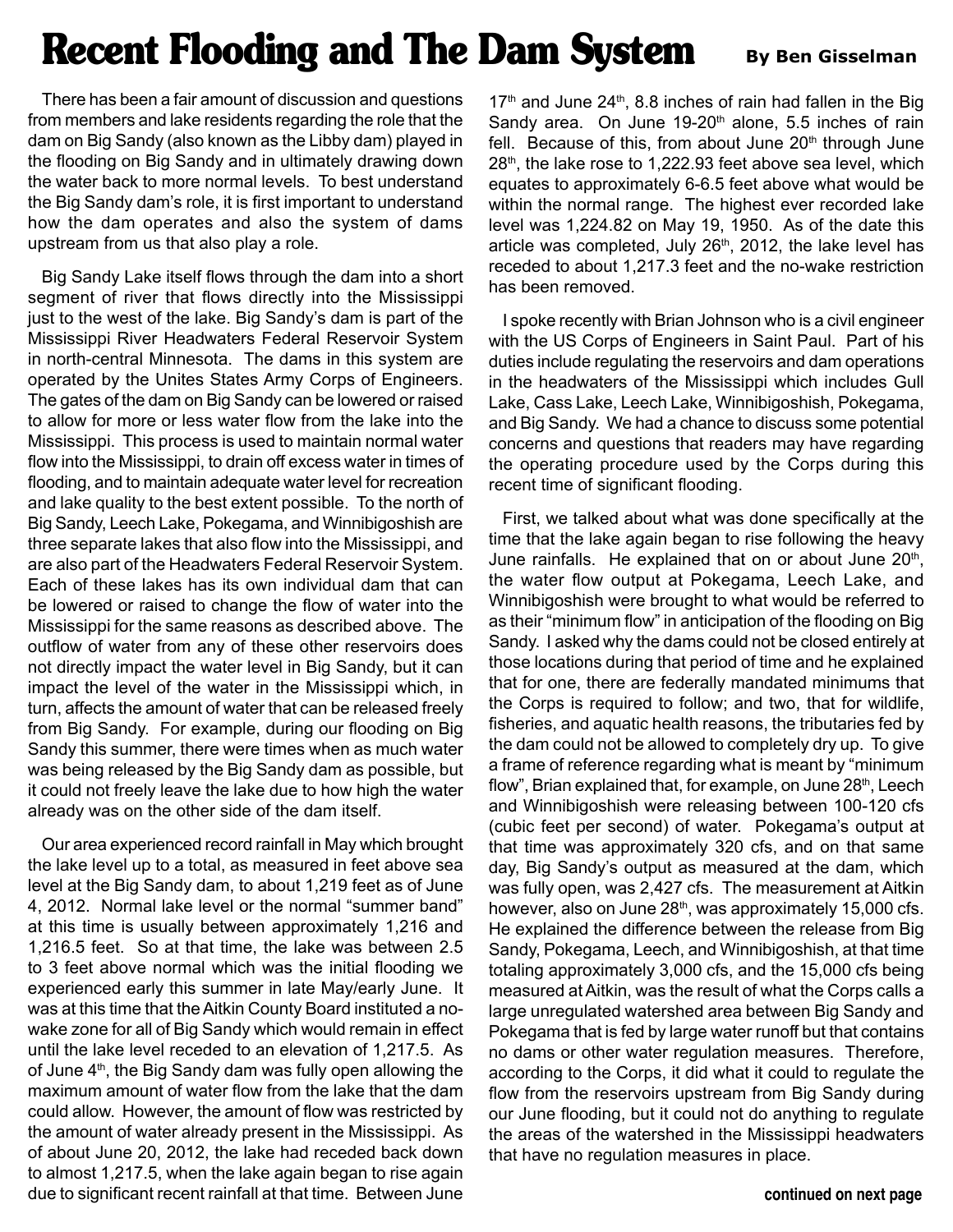## **A Year To Remember**

#### **Scott Turner Aitkin County Sheriff**

The summer of 2012 will be one that many people will not soon forget. Our thoughts and well wishes go out to all of those who suffered damages as a result of this year's flood. As we move into the recovery/clean-up phase, and there is much work yet to be done, there are many things for which we can be thankful. The top three in my mind are:



First of all, no one got hurt. With as much as what was going on, that in and of itself, is enough for one to be thankful. Many people "weathered the storm" in their homes, at times isolated from the mainland, also without incident. When things were at the busiest for us, it seemed that everyone (county-wide) was at their best. We had very few problems around the lake during the flood – that were not flood-related. That says much about the people.

We worked well together as a team. There were so many people that came together during this time to minimize the impact on others. While there are too many to mention here, I cannot end without saying a big "Thank You" to Shamrock Township (supervisors and maintenance) and the Grace Lutheran Church (and all the volunteers that came from many denominations) for the tremendous service that they gave to so many around the lake. We are all so lucky to live in a community that responds like ours did during a time of need. All the planning in the world can never replace the wonderful relationships that exist in our community.

We learned much – just in case there is a "next time." We always strive to serve everyone in the best possible way. We will make changes for that next time. More importantly, if there are comments and/or concerns about how things were done, please do not hesitate to give me a call at 218-927-2138, or drop me an email at [scott.turner@co.aitkin.mn.us.](mailto:scott.turner@co.aitkin.mn.us)

With August just getting started, let's hope that we have the best of weather to fully enjoy what Big Sandy has to offer.

*As always……………….. Enjoy Aitkin County ……….. Safely!*

### **Recent Flooding ... continued from previous page**

I also discussed with Brian Johnson the idea of whether or not more water could have been drawn down from Big Sandy in between the flooding in late May and the next stage of flooding in June, which would possibly have helped alleviate the extremely high water level that Big Sandy ended up experiencing in late June. He indicated one thing for sure and that was that no more water could have been released from Big Sandy through the dam during that time because the dam was fully open. He did indicate however, that had less water been allowed to be released from Pokegama during that same time period, that more water may have been able to more freely flow out of Big Sandy due to there being less water in the Mississippi itself. I asked why Pokegama wasn't more restricted during that time frame and he indicated first that it should be noted that Pokegama, like Big Sandy, was above normal water level during that time, necessitating the need for a drawdown through the Pokegama dam, but that more importantly, the Corps implements its policy based upon conditions as they are, and not based upon what conditions may be. Again he indicated that when it became clear that Big Sandy was beginning to rise rapidly after the heavy rains, the Corps immediately reduced the dam flow at Pokegama, Winnibigoshish, and Leech to minimum flow, while ensuring that the Big Sandy dam remained fully open.

The last thing we discussed was whether or not the Corps,

at this time, felt that it would do things differently in the future. I gave the example of if we had similar flooding next May as we did this year, whether the Corps would then be more aggressive in drawing down the water from Big Sandy in anticipation of possible subsequent heavy rainfall similar to what happened in June of this summer. He indicated that he believed the Corps would not do anything differently. He based this upon the notion that in reaction to this summer's flooding, the Corps acted in conformity with its mandates regarding implementing minimum flow levels on non-flood afflicted lakes and opening the dam on Big Sandy where flooding was the worst. And as far as affirmatively drawing down water more rapidly in anticipation based upon a weather report forecasting heavy rain, he indicated that if they were to operate that way, and the forecasted rain did not come, that the Corps would then be faced with another problem to deal with had they lowered the lake substantially and not actually then received compensating rainfall.

This topic of discussion will be further addressed by Jim Carlson of the Big Sandy Lake Foundation at the Foundation annual fundraiser on August 18, 2012 at Libby Dam from 2:00 to 4:30 p.m. The Foundation invites and welcomes the public to attend this event.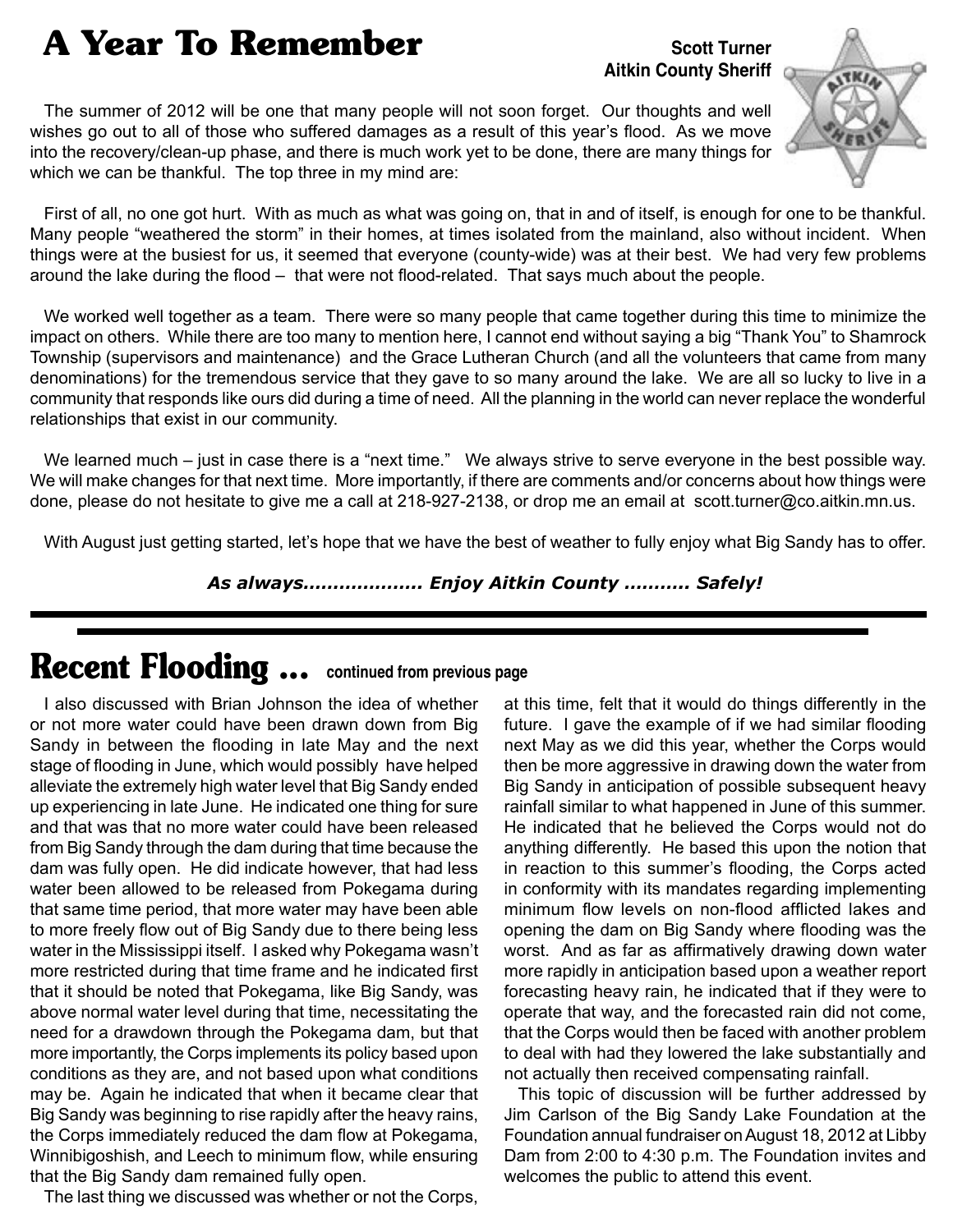# *Did You Know...?* By Robert O. Harder

From time to time, we have in this space profiled prominent Big Sandy Lake personages from the past. On this occasion, we level our sights on one, Jim "Gold Front" Murphy.

It would be hard for anyone writing about our area's history to come up with a more colorful character than James Edward Murphy. Born in 1861 in New Brunswick, Canada, he arrived in the McGregor/BSL community in 1881, hiring out to the firm of Libby & Rogers, a logging operation along the Sandy River in the Davis Lake area. Jim continued to "work in the woods" for the better part of the next three decades, mostly bossing his own camps. According to WPA researcher Clifford Greer (in 1940), "Murphy is

conceded to have cut the most timber of any logger in the Sandy Lake region from 1888 to 1912 [when the Weyerhaeuser interests moved into the Prairie/Savanna River systems and cleaned out the last of the "lumber" pines]." His logging operations extended the whole length of the Savanna Portage Route--from the upper reaches of the Savanna, Prairie, and Tamarack rivers down to Bell Horn Bay, where the wood was boomed up and either rafted or towed to the Libby Dam lock and

then down the Mississippi to various sawmills.

At one time Murphy maintained five separate camps, employing thirty to forty men in each. An average of 150 men conducted his spring log drives down the rivers. "One summer, in a single drive," Jim bragged, "we moved 500,000 railroad ties down the Mississippi." During his peak year, Murphy's outfits produced six million board feet (a board foot is 12" X 12" X 1 inch thick). Beginning in the early 1900s, in an attempt to diversify, he entered the hotel business in McGregor. Later, he built a home in McGregor and lived there and in Washington State (off and on), finally settling permanently in McGregor. During Prohibition (1919-33), Jim was one of the area's most accomplished bootleggers, "his success in rum running considerable. Several old timers remembered his huge gold watch with a one dollar gold piece hanging from the chain, a mouth full of gold teeth, and a large roll of bills he carried with a rubber band around it."

Murphy's personal life was every bit as vigorous as his business career. Anna, his first wife, was an Ojibway mixed-blood whose father was a Civil War veteran. Their union produced four daughters and six sons. About 1912, a second wife, Lena Jahr, appeared and they had something



like seven more children, mostly sons. Jim could speak Ojibway fluently and was said to always converse with the Indians in their native tongue, though that did not prevent him from becoming weary of some of their customs. There were, for example, the many kinds of dances he attended- -mostly Medicine Dances and War Dances (where the "big Chiefs would get up and tell of their great deeds, how many White Men they had killed. etc."). The cumulative effect of such performances eventually wore the Scot/Irishman down. "I've went to a hundred of those damn dances, heard 'em high-yeah till I got damn sick and tired of it."

Asked once during a court proceeding about his wedded life, Murphy said he didn't remember all his squaws but

> that he'd been married twice to white women (apparently including Anna). And children? Old Jim pondered the question for a moment before replying. "Well, I've got seventeen on the main line and as to the spurs and sidelines I wouldn't know." James Murphy managed to spend every dime he earned in his life and without any regret, living out his final years in a tar-paper one-room shack in McGregor--smoking his corn-cob pipe on an outside bench and spinning yarns to any and all who

would listen. He passed away quietly in 1950 at the Gables home in Aitkin.

His final legacy, perhaps even more than his prodigious logging and family accomplishments, had to have been the enduring memory of his glittering front teeth, "all crowned with gold." Long known as "Gold Front" Murphy, it was inevitable that some wag would pen a bit of doggerel about him that was recited for years:

> He went just across the bog And on the Tamarack River he logged

And all over the Prairie River did the same

He is not so very mean But he is rather tall and lean And they say that Gold Front Murphy is his name

*{Information gathered from Footprints of Early Backwoods Settlers, Eileen Keen; McGregor, Where Many Tracks Meet, Frank Cirilli, Editor; Twelve Poses West, Clifford Greer; and Among the Tamaracks, edited by Kai Kelley Kent.}*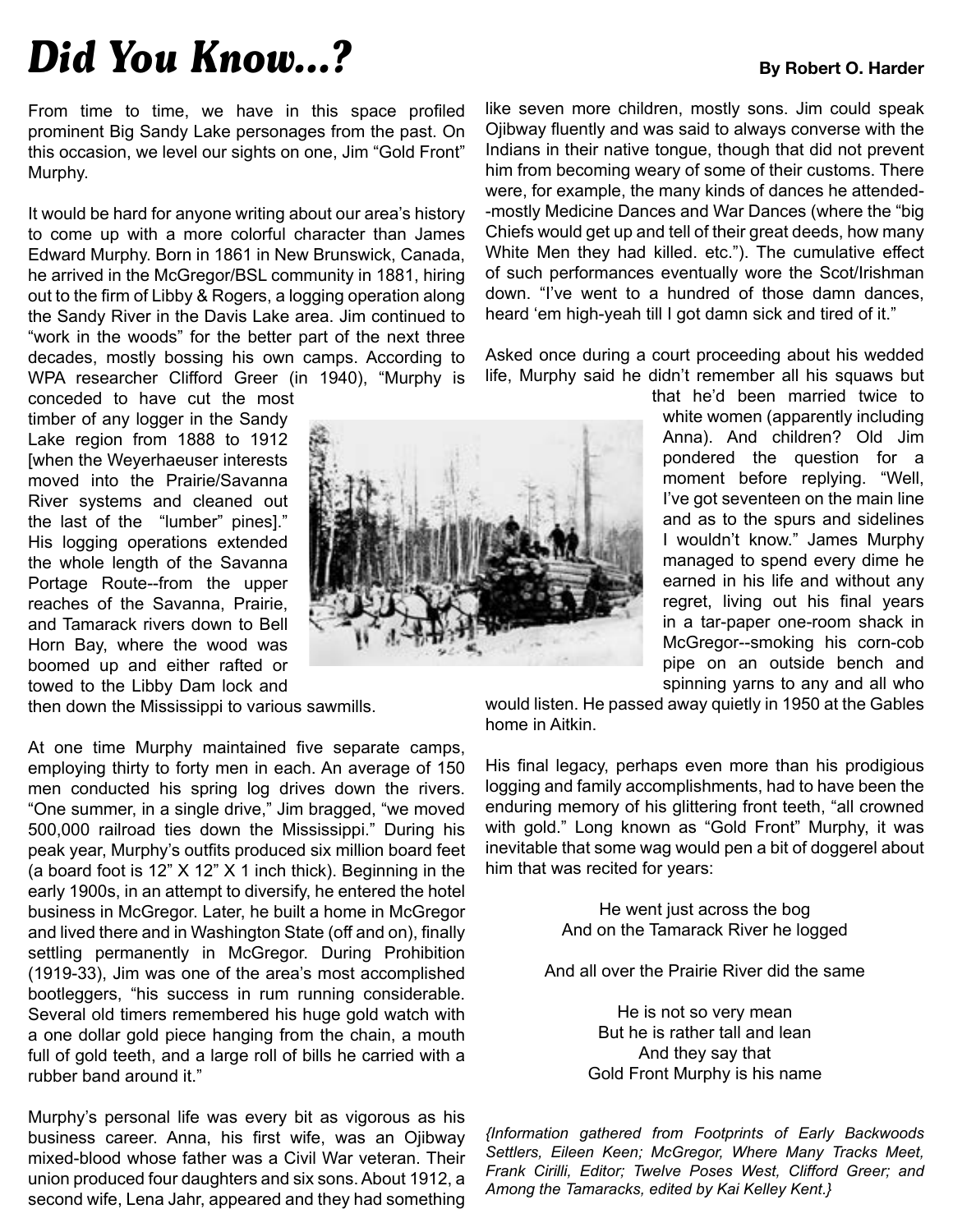# $\bf{10}$ tips for keeping your waters clean and healthyforeve

This is an ongoing series of tips for healthy lakes, from Steve McComas, "The Lake Detective." Here are tips 6 through 7:

#### 6. Balance plants and algae.

A battle is always raging in lakes between plants and algae. When plants win, the result is usually clear lake water. You can help the plants win.

Maybe you've been working to manage or control exotic plants. Good! But there's a little word of caution: You will want to protect as many native plants as you can. In fact, in many lakes the challenge becomes to maintain a healthy level of aquatic plants because they use up nutrients that would otherwise feed open water algae.

As a rule of thumb, about 40 percent of a moderately fertile lake should contain aquatic plant growth. At this level, the plants win and the lake should have clear water. Is your lake at the 40 percent threshold? For lakes with good plant coverage, the challenge is to maintain those levels. For lakes that don't have that coverage, you may want to do a little investigative work to find out what is limiting aquatic plant growth.

For very infertile (low-nutrient) lakes, this 40 percent rule doesn't really apply. These lakes have so few nutrients that even the low nutrient plant specialists won't cover 40 percent of the bottom, but the water will still be clear because there are few nutrients to color or cloud the water as well.

### 7. Maintain that septic system.

A malfunctioning septic tank system can contaminate nearby drinking water wells and deliver unwanted materials to the lake.

Septic maintenance doesn't have to be a huge chore. On-site systems are miniature wastewater treatment plants that function almost entirely on their own. We feed them and they do the work, and only minimal maintenance is needed.

The first step in a basic program is knowing where your septic tank and drainfield are. Next you should know how big the tank is and the square footage of the drainfield. It helps to know how old the system is as well. Are all the components up to code or do they need some upgrades? To help answer these questions, you can consult the county records at the local planning and zoning office where you'll find these vital statistics and more.

The primary maintenance objective with a septic system is to prevent the accumulation of solids from building up in the tank to the point where they leave the tank and enter the drainfield pipes and plug them. Periodic pumping is the key. A rule of thumb: Pump the septic tank every two to three years for permanent residences, with longer intervals for seasonal use. Of course actual accumulation may vary depending on other factors including the number of people using your cabin and whether you operate a dishwasher and washing machine.



A battle is always raging in lakes between plants and algae. When plants win, the result is usually clear lake water.



*Reprinted with permission of Steve McComas*